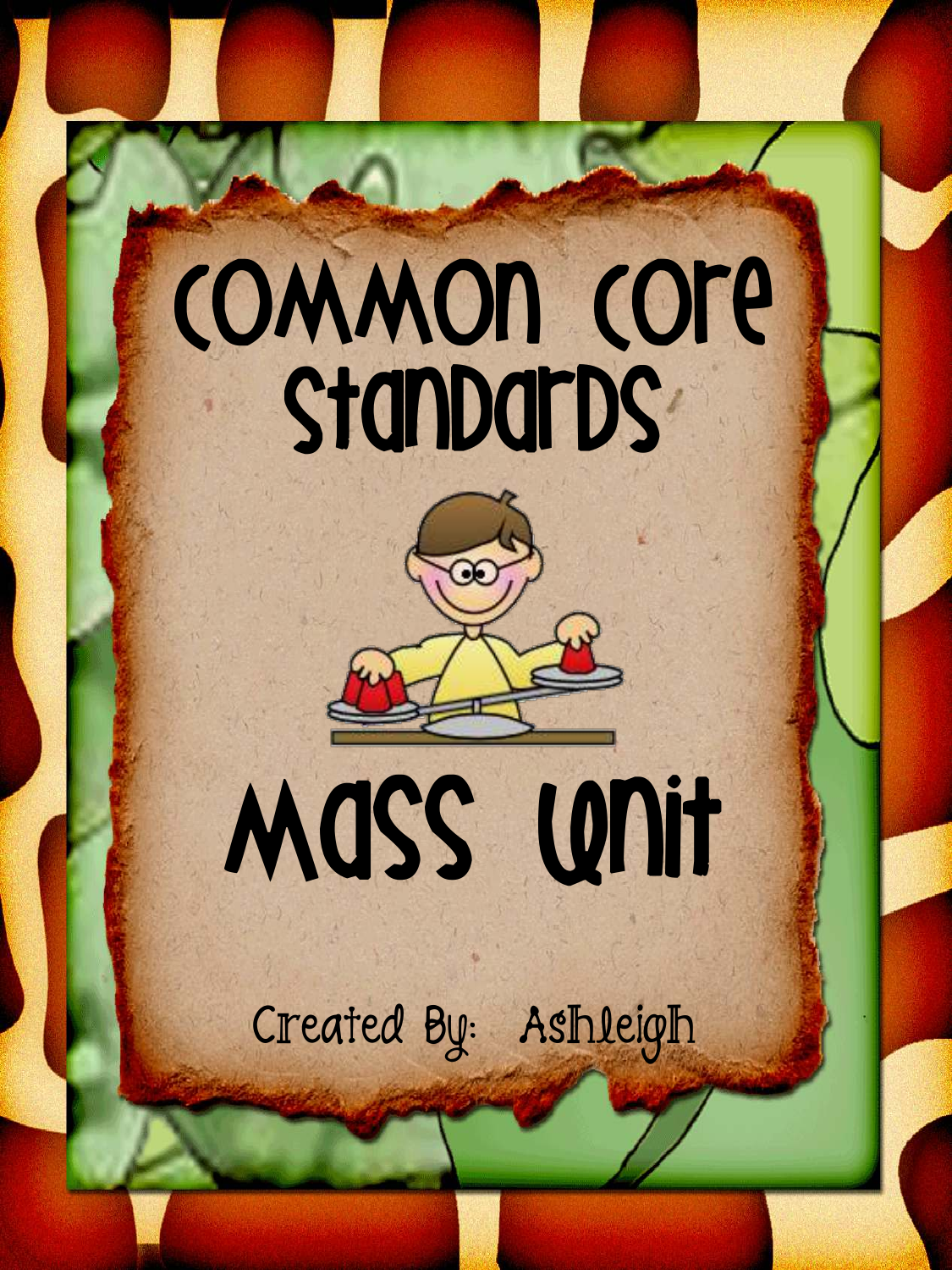### Table of Contents

#### *Lessons & Activities*

- *Pg. 5 & 6 What is Mass?*
- *Pg. 7 & 8 Comparing Mass*
- *Pg. 9 & 10 Measuring with Marbles*
- *Pg. 11 & 12 Measuring with Paperclips*
- *Pg. 13 & 14 Paperclips and Grams*
- *Pg. 15 & 16 What's a Kilogram?*
- *Pg. 17 & 18 Measuring with Grams*
- *Pg. 19 & 20 What's My Mass?*
- *Pg. 21 & 22 Mass Scavenger Hunt*
- *Pg. 23 & 24 Fruit Basket Mass*
- *Pg. 25 & 26 Mass & Kilogram Benchmarks*

#### *Skill Building Worksheets*

- *Pg. 28 & 29 Sorting Units*
- *Pg. 30 & 31 Safari Animal Line Up*
- *Pg. 32 Converting Mass 1*
- *Pg. 33 Converting Mass 2*
- *Pg. 34 Converting Mass 3*
- *Pg. 35 Mass Word Problems 1*
- *Pg. 36 Mass Word Problems 2*
- *Pg. 37 Mass Word Problems 3*
- *Pg. 38 Balance Scales*
- *Pg. 39 Best Estimate*

#### *Task Cards*

• *Pg. 41-47 Mass Task Cards* 

#### *Vocabulary*

• *Posters Pg. 49-51* 

#### *Answer Keys*

• *Pg. 53-62* 

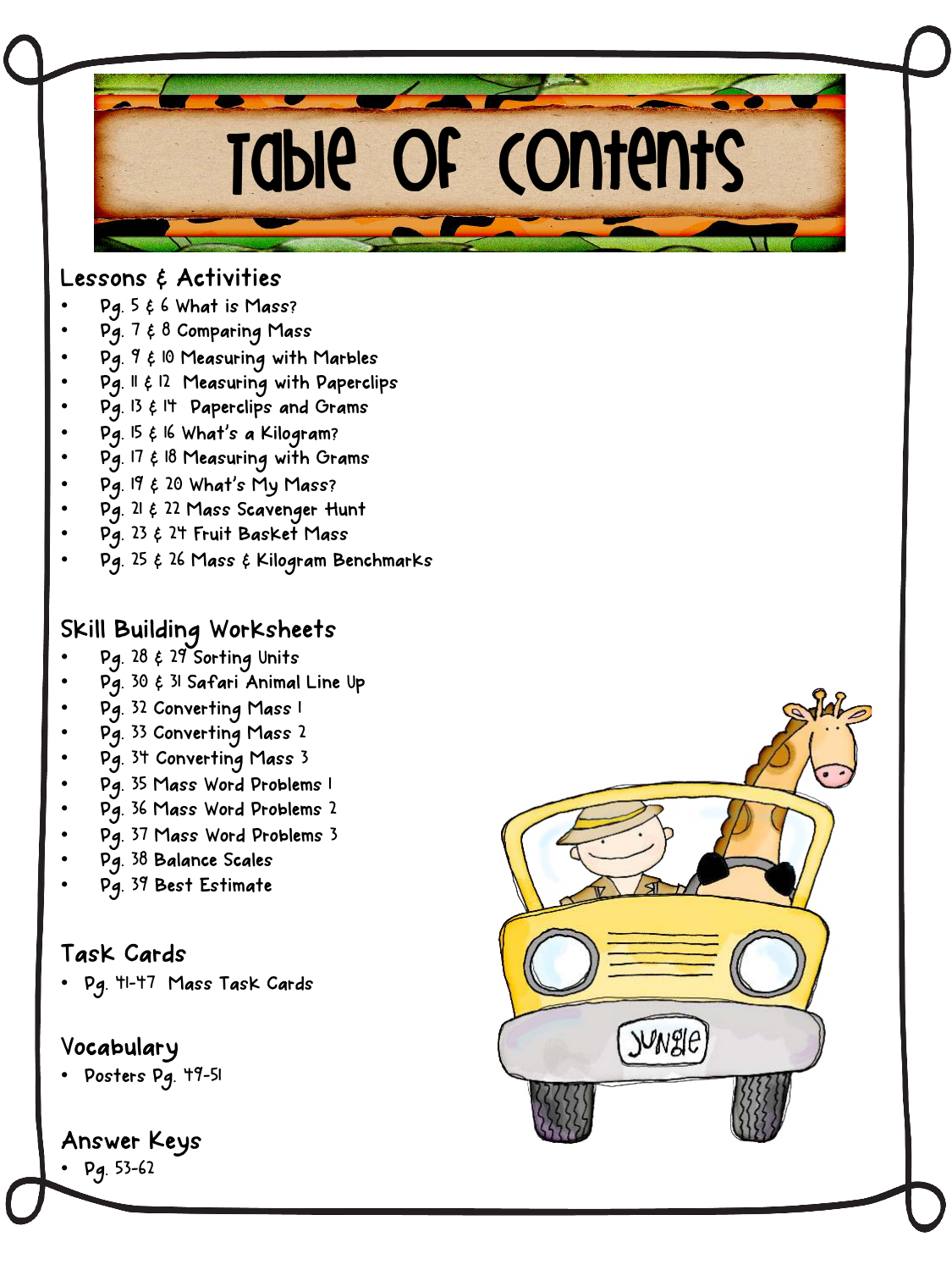

#### *Measurement and Data*

*Solve problems involving measurement and estimation of intervals of time, liquid volumes, and masses of objects.*

*2. Measure and estimate liquid volumes and masses of objects using standard units of grams (g), kilograms (kg), and liters (l). Add, subtract, multiply, or divide to solve one-step word problems involving masses or volumes that are given in the same units, e.g., by using drawings (such as a beaker with a measurement scale) to represent the problem.* 



With the implementation of the Common Core Standards, one of the most significant changes to my state's math curriculum was the addition of mass to the measurement standards. This unit was designed to meet those new standards and you'll find a combination of concept building lessons, basic skills, and games for reinforcement. Each lesson builds on the previous lesson by first introducing the concept, then allowing students to make comparisons without using any unit of measure. It then progresses into nonstandard units of measure and transitions into standard units of measure (all within the metric system). If you've purchased any of my other math units, you'll know that many of my lessons are hands-on and require students to actually DO the math. In this unit, students will weigh objects using different tools, so it is important to have access to the following manipulatives: balance scales, spring scales, digital scales, gram weights, marbles, small and large paperclips, centimeter cubes, and other common classroom items.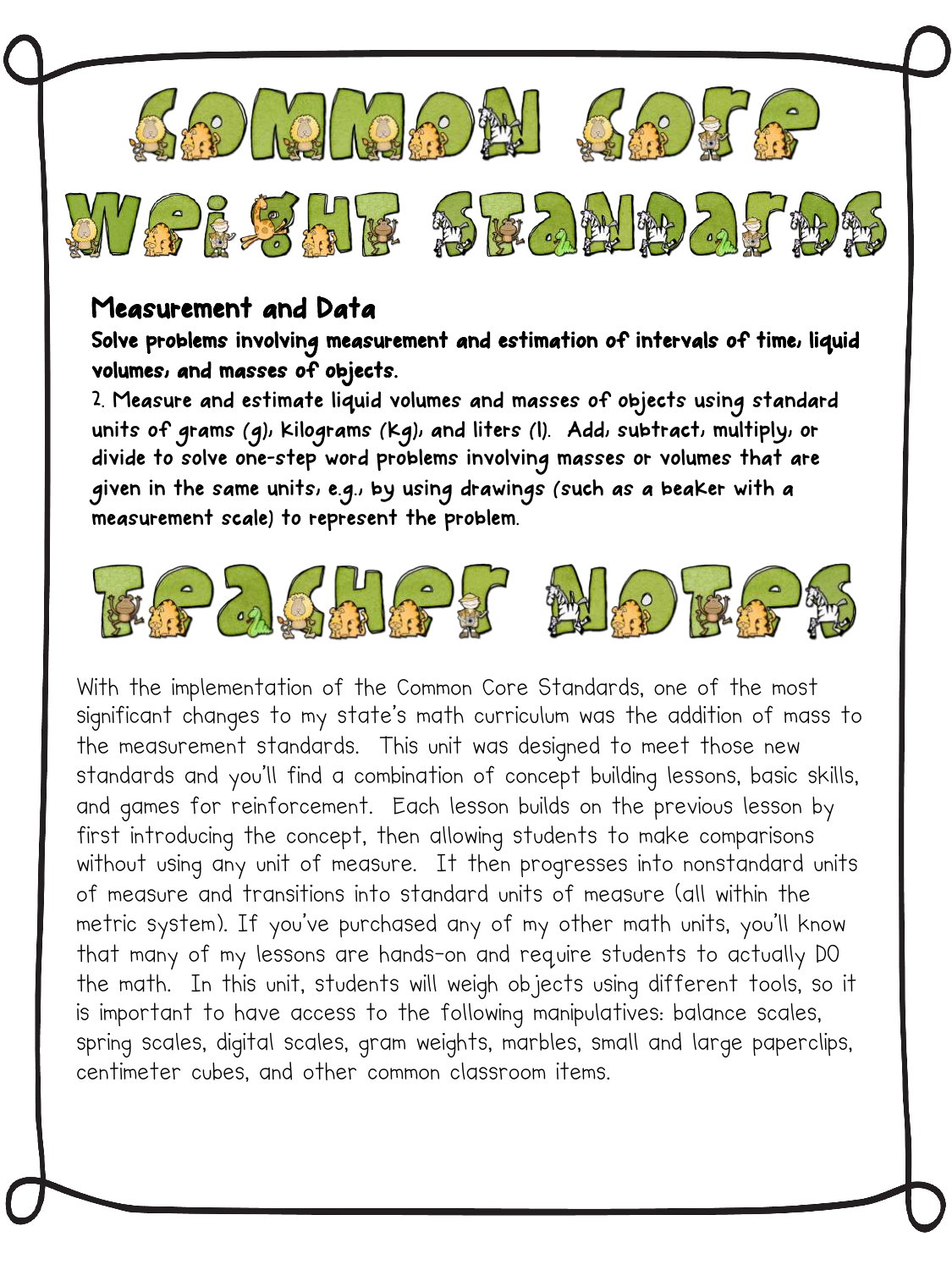#### *What is Mass?*

#### **Materials**

- Variety of scales (balance scales, digital scales, spring scales, platform scales, etc.)
- Variety of classroom items
- What is Mass? Recording sheet

#### Mini Lesson

Have students complete the top portion of the recording sheet (Mass KWL).

Then using the KWL chart as a spring board, describe the meaning of mass. I like to define it as, "the amount of matter something contains". I also use this time to explain that mass is similar to weight, because "weight is the measurement of the pull of gravity on an object".

#### Work Time

As a whole group show students a variety of methods to find the mass of objects. Since I typically use this as an introductory lesson, I don't place a great emphasis on units of measure.

- Show students how to use a balance scale and explain that the purpose of a balance scale is to compare weights.
- 2. Model how to correctly use a platform scale and discuss why we would need to use a spring scale.
- 3. Give students a few examples of different types of digital scales and show students how to read a digital scale.

After introducing the different types of scales, allow students to practice using the different types of scales.

#### Closing

Have students complete the bottom portion of the student recording sheet, where they will describe three different ways to measure objects.

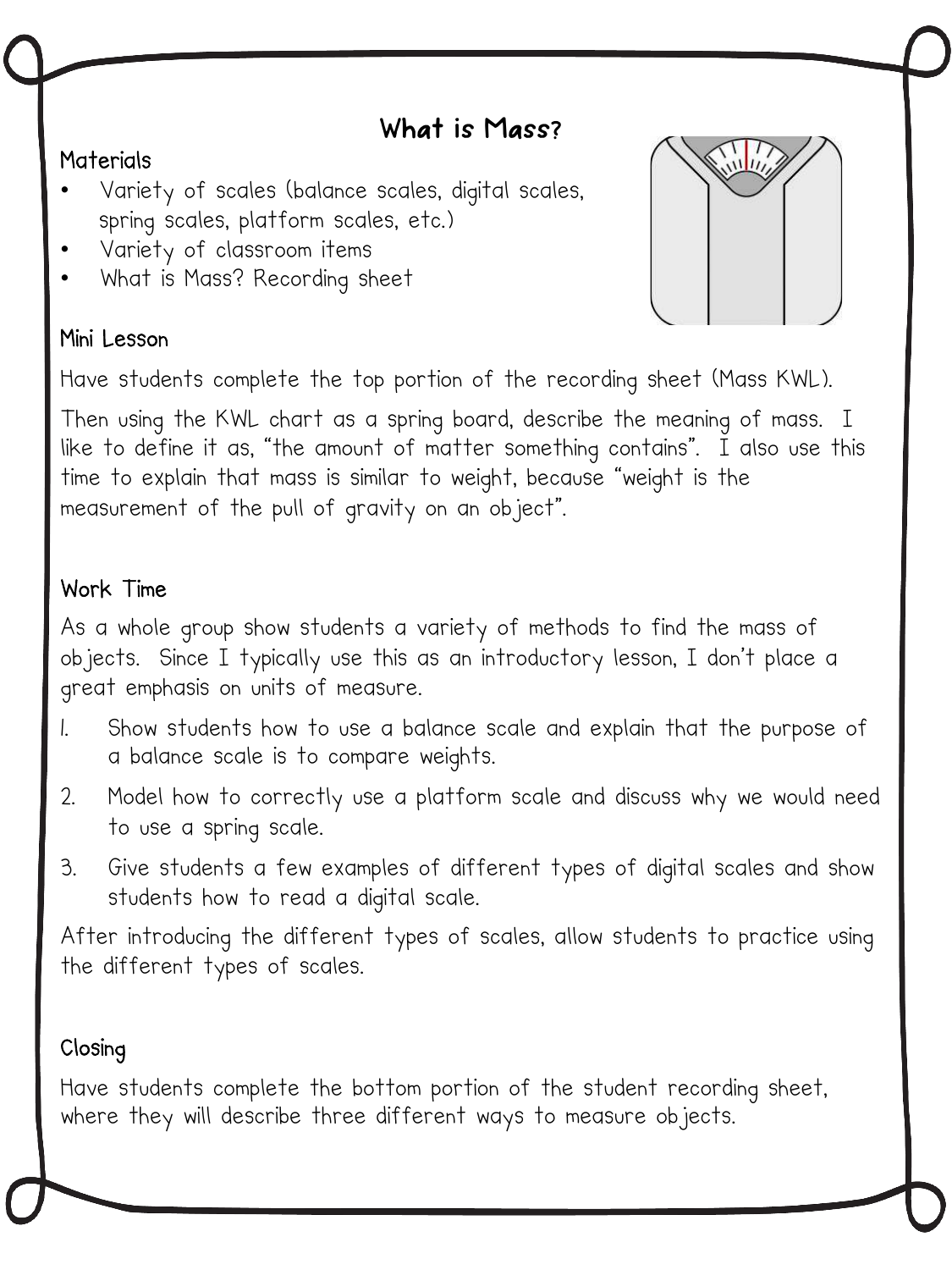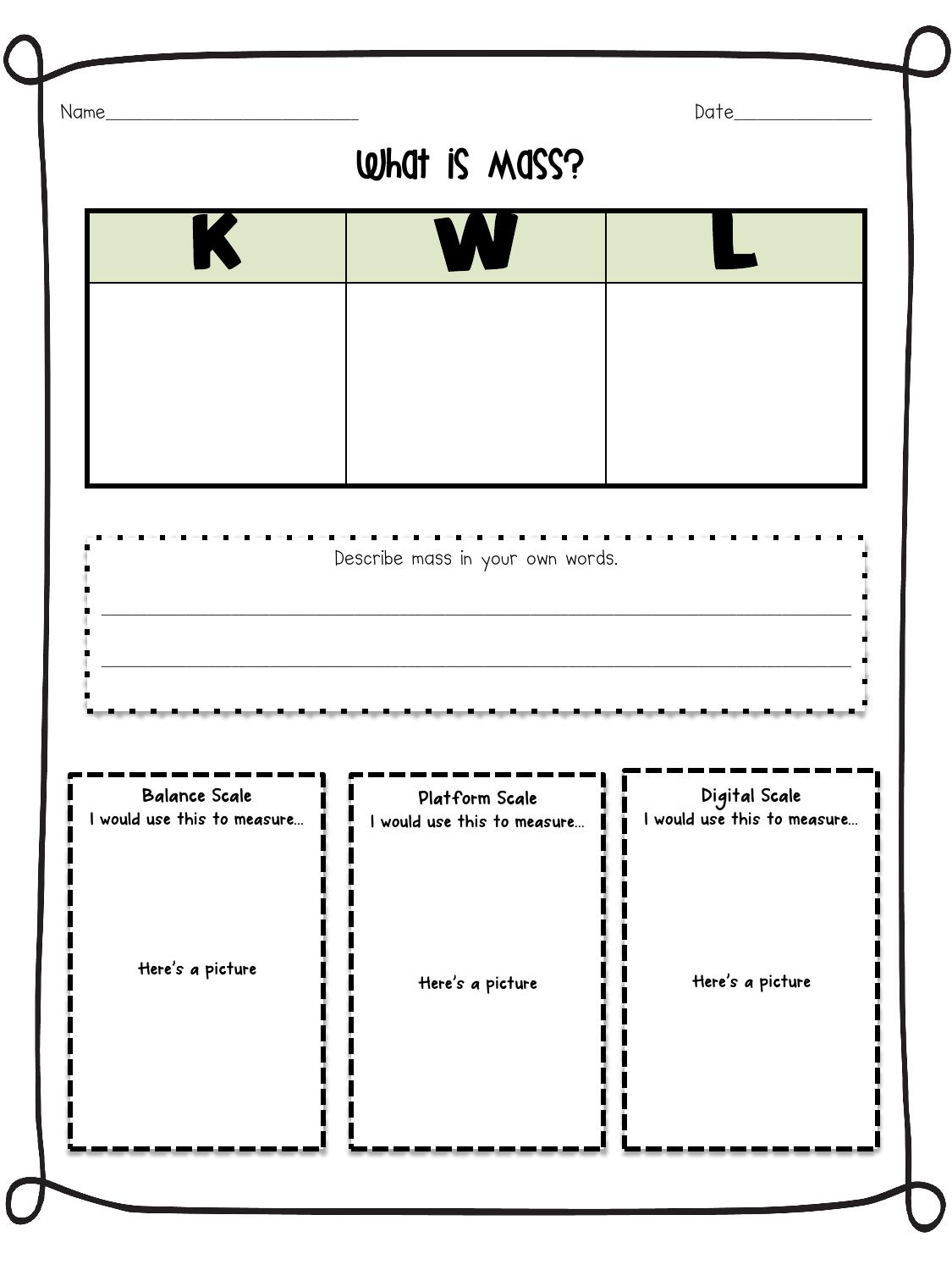Name\_\_\_\_\_\_\_\_\_\_\_\_\_\_\_\_\_\_\_\_\_\_\_\_\_\_\_\_ Date\_\_\_\_\_\_\_\_\_\_\_\_\_\_\_\_

#### Mass Word Problems 1

If a carrot has a mass of 115 grams, and an orange has a mass of 145 grams, what is the total of the two foods?

A banana has a mass of 120 grams and a watermelon weighs 3,000 grams. How many more grams is the watermelon than the banana?

If a strawberry has a mass of 24 grams, and a mango has a mass of 200 grams. How many more grams is the mango than a strawberry?

Three apples have a mass of 600 grams. If each apple has the same mass, how many grams is each apple?

If three lemons have a mass of 150 grams each, what is the mass of 4 lemons?

Five strawberries have a mass of 125 grams. How many grams is each strawberry?